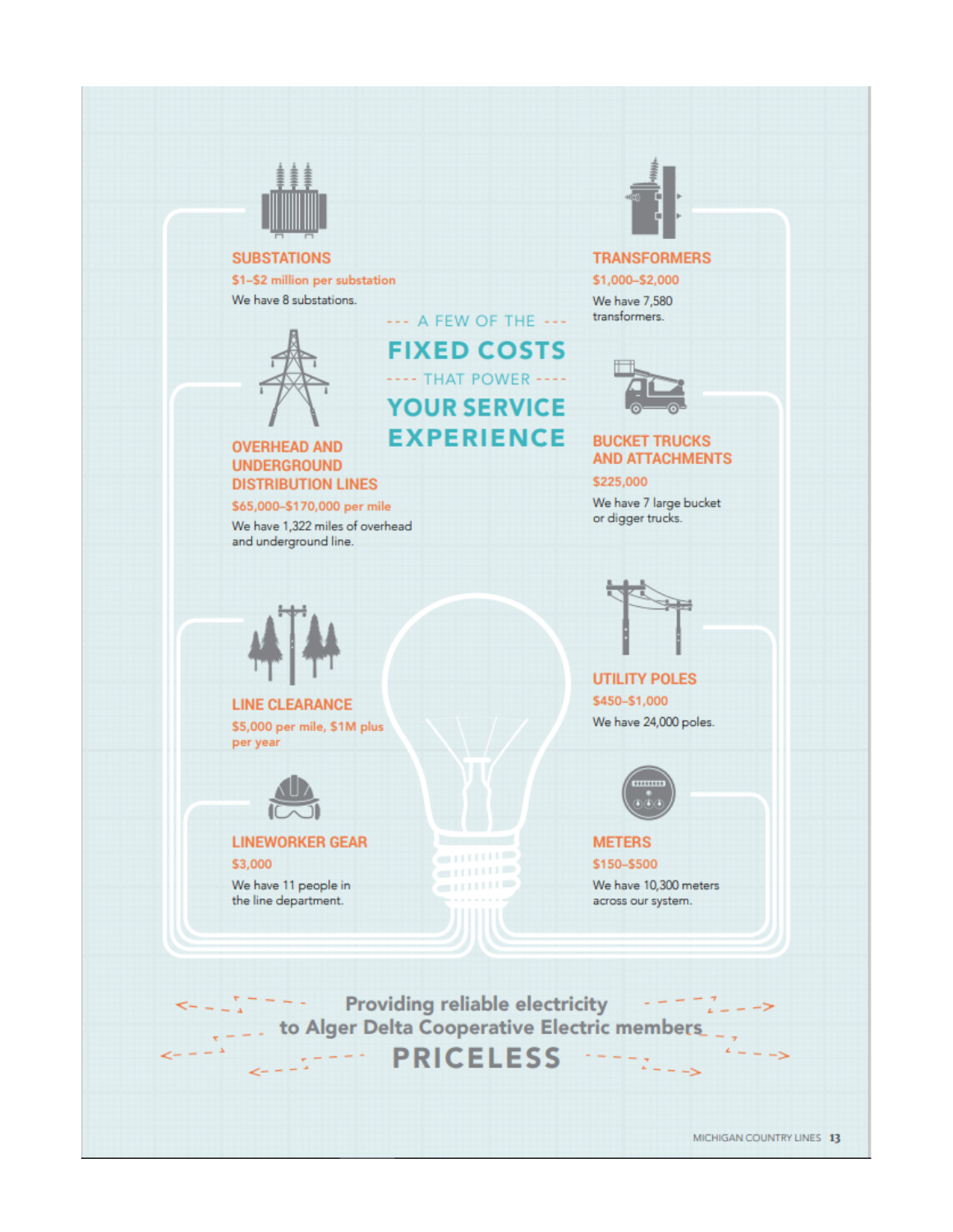# **Frequently Asked Questions**

## **What is the monthly service charge?**

The service charge is a fixed monthly fee intended to cover the costs of making electricity available as your location whenever you need it, regardless of how much or how little energy you actually use. It includes things like substations, poles and wires, labor, vehicles, taxes, insurance, hardware, etc. It also includes annual capital investment to improve reliability and service.

### **Why increase the service charge?**

According to our 2022 cost of service study, the residential service charge should be \$55 per month. We currently collect \$25, so the remaining fixed costs are rolled into the energy charge, which is variable based on the monthly consumption. Consequently, members using more energy are paying more for fixed costs and subsidizing members who use less energy. All members should pay an equal and appropriate share of fixed costs.

### **Why is this rate restructuring necessary?**

A guiding principle of this rate restructuring is Policy Number 119. Policy 119, Section 3 states:

Rates and service charges shall be developed and implemented to:

- A. Keep the overall cost of electricity as low as reasonably possible, consistent with sound management and fiscal practice.
- B. Equitably allocate costs across each rate class.
- C. Minimize or eliminate cross subsidization between classes of members.
- D. Minimize or eliminate subsidization within classes of members.
- E. Recover the greatest reasonable amount of fixed costs through the monthly service charge.
- F. Minimize embedding fixed costs in the energy rate.
- G. Generate margins adequate to meet annual lender requirements and long-term financial objectives.

### **How will my residential bill be impacted?**

As the service charge increases, the energy charge will decrease because we are shifting fixed costs. Members using 625 kWh/month will see little-to-no impact. Members using more than 625 kWh/month will see some decrease as we move fixed costs away from energy consumption. Members using fewer than 625 kWh/month will see some increase. Everyone will still be able to manage their billing by being energy efficient.

### **Who determines when a rate increase is necessary?**

The board of directors and executive team continuously monitor the financial stability of the organization to determine when rate changes are necessary. The board has ultimate authority over rate-related matters.

### **What will change on the bill?**

In the first year, the residential monthly service charge will increase from \$25/month to \$35/month. The residential energy charge will decrease from \$0.149/kWh to \$0.133/kWh. The attached chart shows the impact to all rate classes.

### **When will the changes become effective?**

The proposed new rates will be effective with bills rendered in July 2022.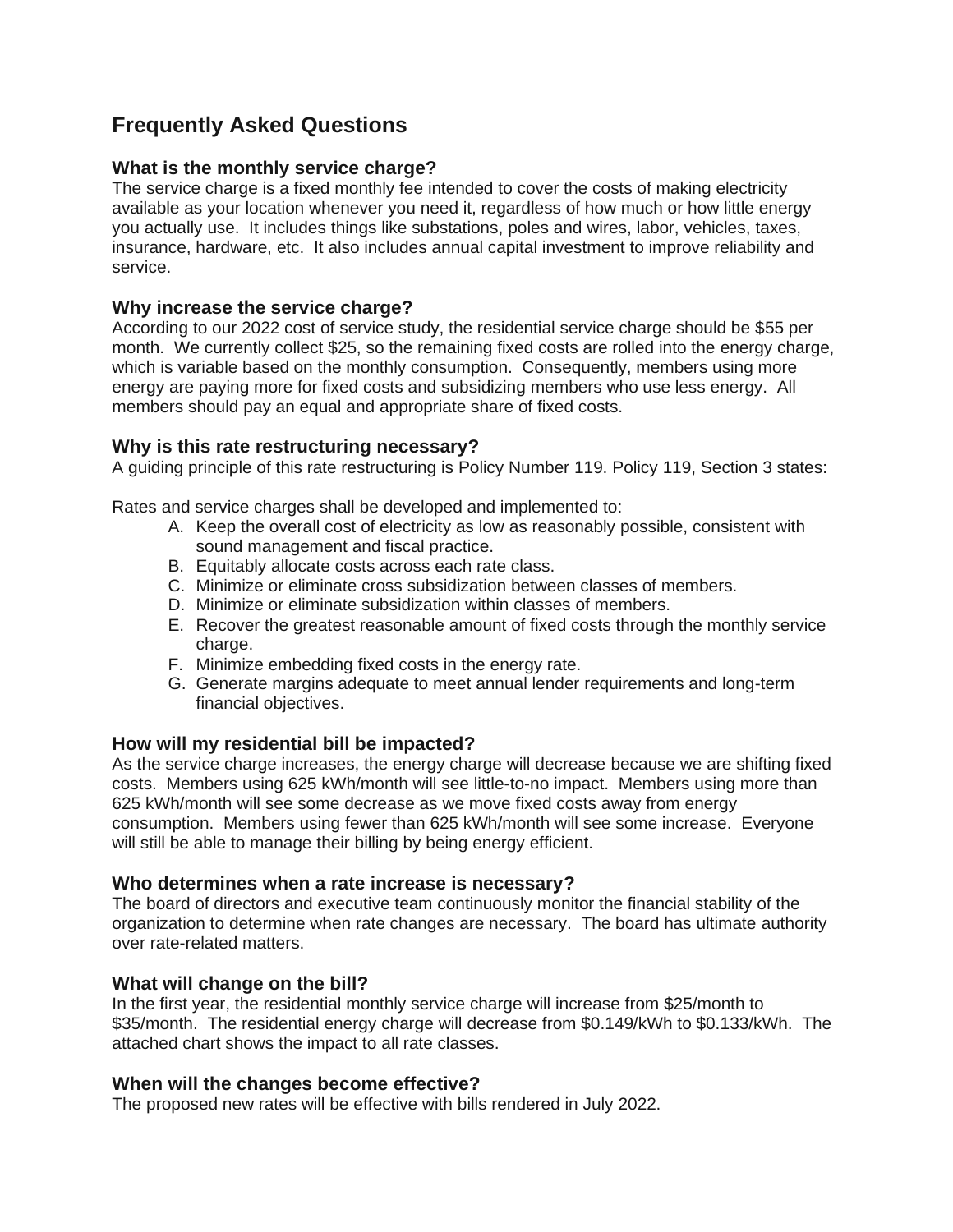#### **How will accounts with second meters be impacted?**

The service charge on the second meter will also increase to reflect the cost of making electricity available.

#### **What is a Power Cost Adjustment Clause (PCAC)?**

A Power Cost Adjustment Clause (PCAC) is a way for a utility to pass on adjustments to their wholesale power costs, whether they be positive or negative. PCAC adjustments are passthrough costs, and the utility does not make any extra revenue from them. They are needed to offset some larger than budgeted power costs to help keep Alger Delta financially stable.

#### **I currently have 2 meters. How can I avoid paying for 2?**

Each situation may be different, but you may be able to run all your power through 1 meter if you are able to change your electrical connections with Alger Delta. An electrician will be able to tell you what options are possible.

#### **Is there a charge to remove the second meter?**

No, Alger Delta will retire the  $2^{nd}$  meter at no charge to the member. Members will be responsible for any work done by an independent electrician.

#### **How many members will see an increase in their bills?**

Based on usage of the past few years, about half of the members will see an increase and half will see a decrease. The rate restructuring will be revenue neutral for Alger Delta. The Power Cost Adjustment will help us modulate the Cooperatives' financial stability.

#### **When will Time of Use rates be available?**

Time Of Use rates have been discussed through the Cost-of-Service Study and will very likely be available in the future. We would like to have our new metering system completely installed before we make TOU available. We are currently 40% deployed but are experiencing delays in product shipments and implementation by our supplier.

#### **How often does the Board review rates?**

Technically every year. In detail when financials or policy indicates a change is needed.

#### **What will you do with the extra money we make?**

The rate restructuring is revenue neutral. We do not expect to gain or lose revenue from this change. The Power Cost Adjustment Clause will help modulate the cooperative's financial stability.